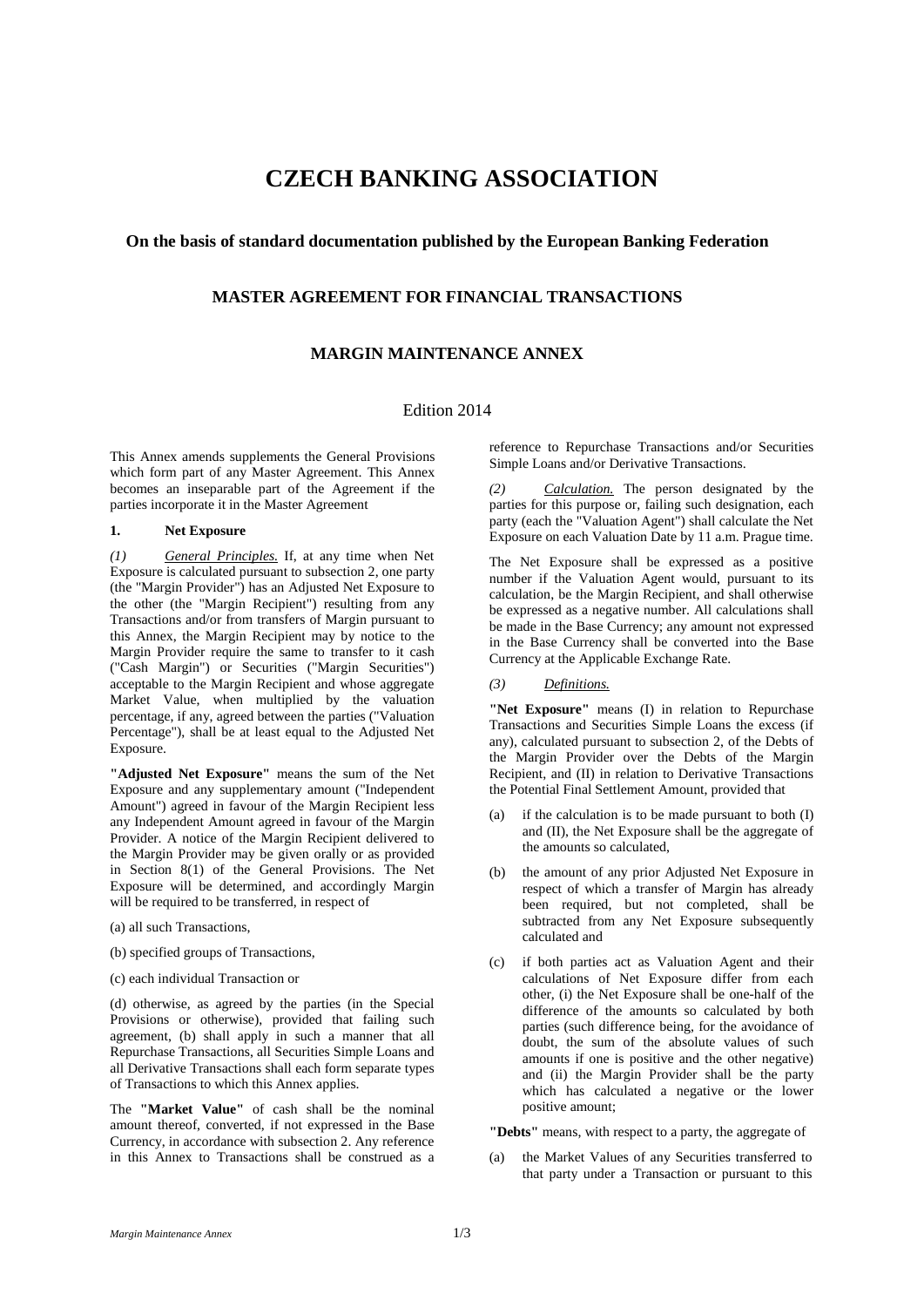Annex and not yet returned to the other party, multiplied (i) in the case of Loaned Securities, by the applicable Margin Ratio and (ii) in the case of Margin Securities, by any applicable Valuation Percentage;

- (b) a cash amount equal to the sum of (i) the amount, multiplied by the applicable Margin Ratio, of that party's debt(s) to pay the Repurchase Price in respect of any Repurchase Transaction if the relevant Valuation Date were the Repurchase Date, and (ii) the Market Value, multiplied by any applicable Valuation Percentage, of any Cash Margin transferred to and not repaid by that party (including unpaid accrued interest on such Cash Margin); and
- (c) the cash amount or cash equivalent in respect of any Distribution to be paid or transferred by such party to the other party, but not yet paid or transferred;

**"Margin"** means either Cash Margin or Margin Securities;

**"Margin Ratio"** (also called **"Haircut"**) means, with respect to each Repurchase Transaction or Securities Simple Loan, the percentage agreed by the parties by which the Debts of the Seller or the Borrower in relation to the Repurchase Price and/or the Loaned Securities, respectively, are multiplied, as provided under "Debts" above, in order to determine the Net Exposure; failing an agreement to that effect, the Margin Ratio shall be equal to

- (a) with respect to a Repurchase Transaction, the Market Value of the Purchased Securities on the date on which the Transaction was entered into, divided by the Purchase Price, and
- (b) with respect to a Securities Simple Loan (i) the Market Value, on the date on which the Transaction was entered into, of any Margin to be provided at the commencement of such Securities Simple Loan, multiplied by the applicable Valuation Percentage and divided by the Market Value of the Loaned Securities as of such date, and (ii) if no Margin is provided at the commencement of such Securities Simple Loan, 100 per cent, unless the parties have expressly excluded the provision of Margin for the entire term of the Transaction, in which case the Margin Ratio shall be zero until the Return Date;

**"Potential Final Settlement Amount"** means the amount which, at the time on each Valuation Date when Net Exposure is calculated in respect of Derivative Transactions pursuant to subsection 2, the Valuation Agent, acting as if it were the Calculation Party (as defined in Section 7(l)(a) of the General Provisions), determines to be equal to the Final Settlement Amount calculated in respect of Derivative Transactions (but excluding Repurchase Transactions and Securities Simple Loans), if the same had to be calculated as of such time and date, such determination to be made in accordance with Section 7(l)(a) of the General Provisions, except that

(a) if the determination can be made on the basis of bid and offered quotations, the arithmetic mean of such quotations shall be used for such determination, and

(b) the amount of Margin Claims shall be adjusted so as to take into account the applicable Valuation Percentages;

**"Valuation Date"** means, in respect of calculation of the Net Exposure, each of the dates agreed as such between the parties, and failing such agreement each Business Day.

Unless expressly defined in this Annex, capitalized terms have the same meaning as in the General Provisions and other respective Annexes or Supplements.

#### **2. Notification of Adjusted Net Exposure and Transfer of Margin**

*(1) Notification.* On the request of any party, promptly after determining the Net Exposure, the Valuation Agent shall notify such party of the Adjusted Net Exposure and upon request of a party provide such party with a statement setting forth in reasonable detail the calculation basis of the Adjusted Net Exposure. The notice may be given orally or as provided in Section 8(1) of the General Provisions.

*(2) Transfer.* The Margin Provider shall, upon receipt of the notice referred to in the first sentence of Section 1(1), transfer to the Margin Recipient Margin with an aggregate Market Value at least equal to the Adjusted Net Exposure no later than the date agreed for such transfer, and failing such agreement on the Business Day immediately following receipt of such notice, if such notice is received on a Business Day prior to 11.00 a. m., and otherwise on the second Business Day following such receipt.

*(3) Composition of Margin.* The Margin Provider is entitled to determine the composition of the Margin to be transferred, unless the Margin Recipient has previously paid Cash Margin which has not been repaid or transferred Margin Securities which have not been returned to it, in which case the Margin Provider shall first repay such Cash Margin or return such Margin Securities.

*(4) Cash Margin.* Cash Margin shall be acceptable for the purpose of Section l (1) if transferred in the Base Currency or such other currency as the parties may have specified as eligible (in the Special Provisions or otherwise). A payment of Cash Margin shall give rise to a debt owing from the Margin Recipient to the Margin Provider and shall bear interest at such rate and payable at such times, as agreed by the parties. In the absence of such agreement, that rate shall be equal to the Interbank Rate less 0.10 per cent per annum, and the interest shall be payable at the end of each calendar month and on each date when the Margin Recipient is required to provide or return Margin.

*Margin Securities.* Margin Securities shall be acceptable for the purpose of Section 1(1) if Securities of the relevant kind

- (a) have been specified by the parties as eligible (in the Special Provisions or otherwise) or
- have an original maturity of not more than five years and are issued by the central government of the country in which the Margin Recipient has its principal office or in which it is organised, incorporated or resident. A transfer of Margin